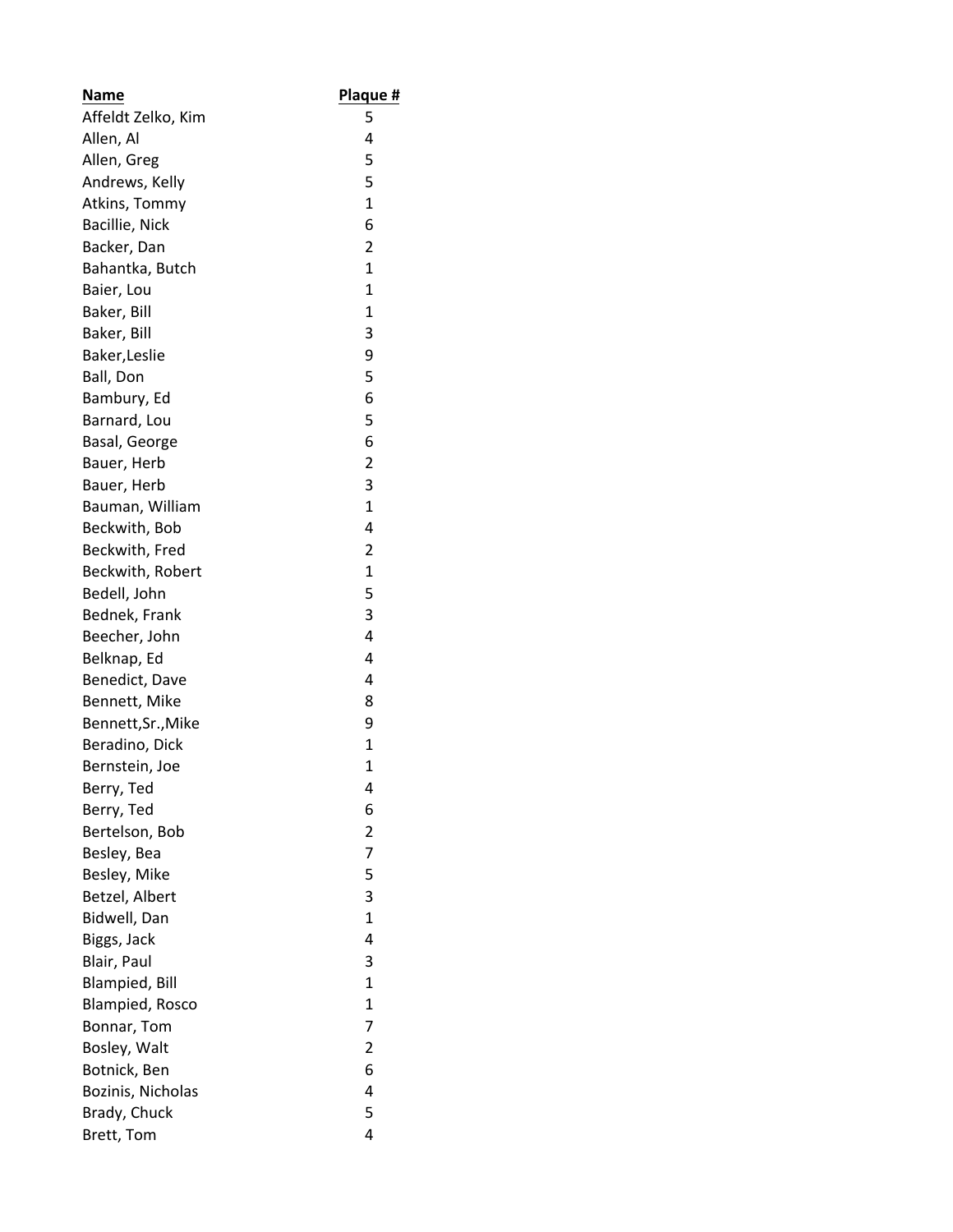| Name                          | Plaque #            |
|-------------------------------|---------------------|
| Briggs, Doug                  | 5                   |
| Brigham, Sam                  | 2                   |
| Brimmer, Bill                 | 4                   |
| Brooks, Don                   | 4                   |
| Brooks, Harry                 | 3                   |
| Brown, Percy                  | 6                   |
| Brubaker, Ray                 | 3                   |
| Bruner, Christine             | 8                   |
| Bryan, Bill                   | 5                   |
| Bryant, Hamlin                | 7                   |
| Buchtel, Theresa              | 1                   |
| Bugliari, Joe                 | 1                   |
| Buono, Dave                   | 2                   |
| Buono, Dave                   | 4                   |
| Burch, Matt                   | 8                   |
| Burdick, Hal                  | 2                   |
| Burge, Karen                  | 8                   |
| <b>Bush Clements Margaret</b> | 7                   |
| Butler, Regina                | 1                   |
| Button, Ron                   | 4                   |
| Caldwell, Neil                | 3                   |
| Call, Dorothy                 | 7                   |
| Callahan, Tim                 | 5                   |
| Carpenter, Dana               | $\mathbf{1}$        |
| Carroll, Duke                 | 8                   |
| Carter, Thomas                | 4                   |
| Casey, Jack                   | 9                   |
| Cesari Rossi, Lucy            | 7                   |
| Chalk, Joey                   | 4                   |
| Chamberlain Scanlan, Crista   | 5                   |
| Chorney, Walt                 | $\mathbf{1}$        |
|                               | 2                   |
| Chorney, Walt<br>Cicconi, Sal | 4                   |
| Cicorra, Joseph               | 1                   |
| Cieri, William                | 6                   |
| Clark, Darren                 | $\overline{2}$      |
|                               | 2                   |
| Clate, Bosco<br>Cline, Patsy  | $\overline{2}$      |
| Clute, Les                    | 3                   |
|                               | 7                   |
| Clute, Martha                 | 3                   |
| Cohen, Andy                   |                     |
| Colegrove, Dick               | 9<br>$\overline{2}$ |
| Coleman, Joe                  |                     |
| Coleman, Lynn                 | 5                   |
| Coleman, Roland               | 5                   |
| Coleman, William              | 6                   |
| Collins, Dan                  | 2                   |
| Collins, Morrie               | 2                   |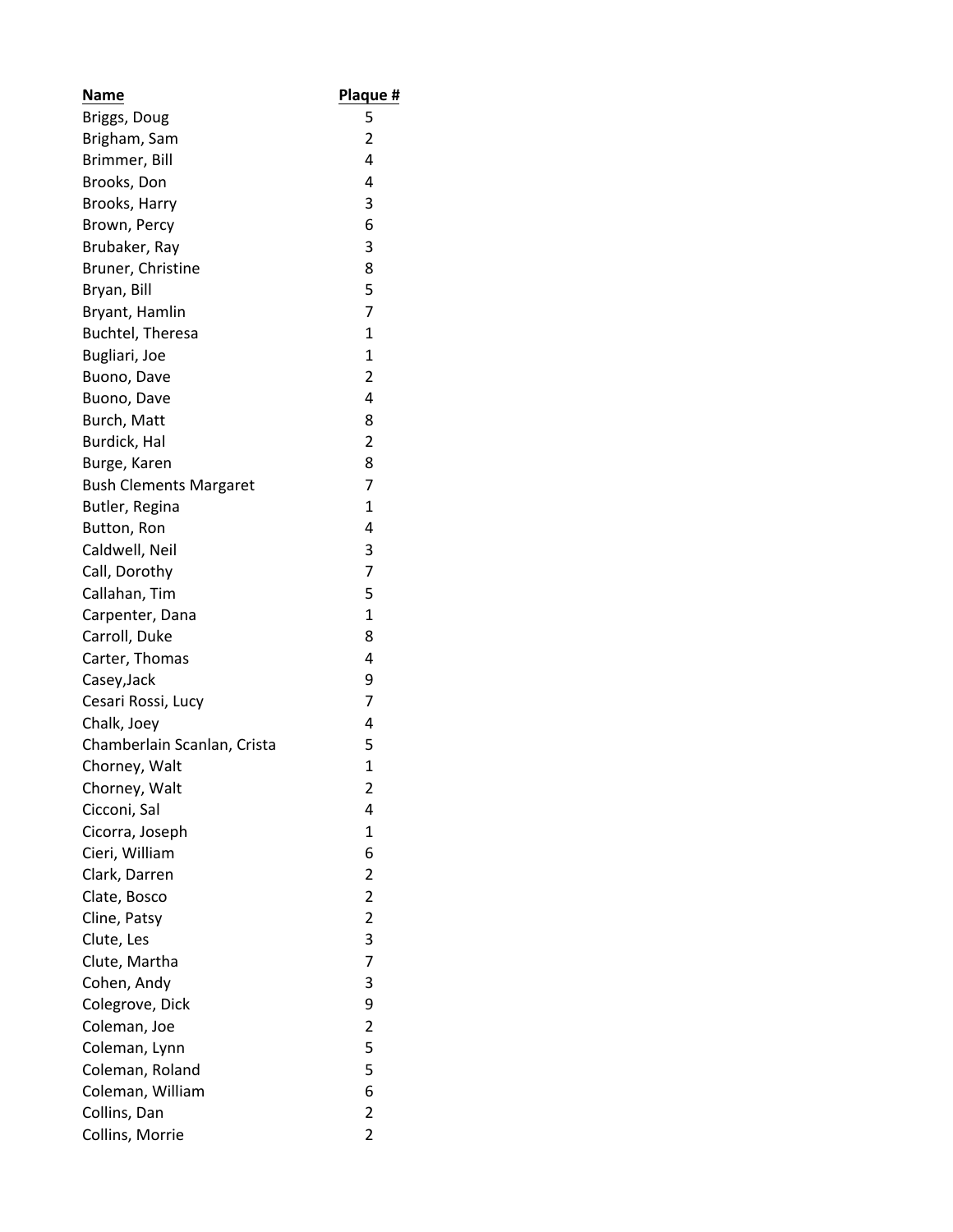| <b>Name</b>        | Plaque #                |
|--------------------|-------------------------|
| Collins, Rev James | 5                       |
| Congdon, Bondy     | 1                       |
| Conklin, Warren    | 9                       |
| Connelly, Bob      | $\overline{2}$          |
| Conroy, Wid        | 3                       |
| Cook, Clara        | $\overline{7}$          |
| Cook, John Michael | 9                       |
| Cook, Ken          | 4                       |
| Cooper, Mort       | 3                       |
| Coppini, Hank      | 5                       |
| Cornacchio, Patsy  | 4                       |
| Cornacchio, Sam    | $\overline{\mathbf{c}}$ |
| Corsi, Len         | $\overline{2}$          |
| Cosgrove, Jim      | 8                       |
| Costello, Deacon   | 6                       |
| Costello, Ray      | $\overline{2}$          |
| Critteden, Hugh    | $\mathbf{1}$            |
| Crossed, Dick      | 5                       |
| Crowley, Frances   | $\mathbf{1}$            |
| Crowley, Frank     | $\overline{2}$          |
| Crowley, Frank     | 4                       |
| Crowley, Jack      | 7                       |
| Crumpton, Sam      | 5                       |
| Cullen, Joe        | 4                       |
| Cunningham, Andrew | $\overline{2}$          |
| Curkendall, Pete   | 5                       |
| Cuyler, John       | 4                       |
| D'Aloisio, Mike    | 9                       |
| Danks, Alden       | 6                       |
| David, Adlyn       | 7                       |
| David, Samantha    | 9                       |
| Davis, Bob         | 1                       |
| Davis, Ernie       | 4                       |
| Davis, Ernie       | 6                       |
| Davis, Ralph       | $\overline{2}$          |
| Davis, Richie      | $\overline{2}$          |
| Davis, Willie      | $\overline{2}$          |
| Day, Terry         | 9                       |
| Dayton, Donna      | 6                       |
| Dayton, Mary Ann   | 5                       |
| Dean, Dick         | 4                       |
| Dean, Tim          | $\mathbf{1}$            |
| Decatur, Jay       | 6                       |
| Deegan, Jim        | $\overline{2}$          |
| Deegan, Jim        | 4                       |
| DeFilippo, Ranieri | 4                       |
| Defilippo, Ranieri | 6                       |
| Defilippo, Ranieri | 6                       |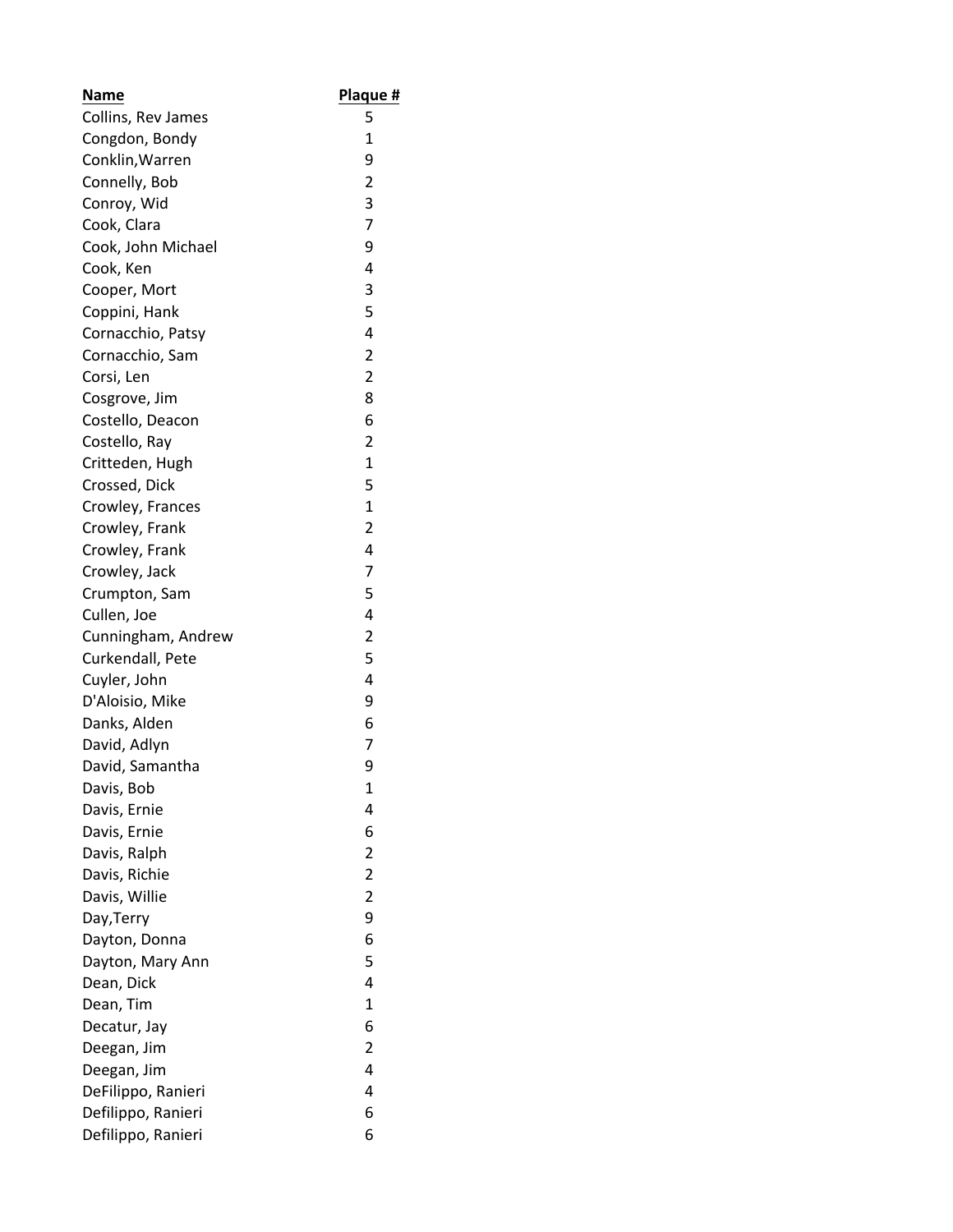| Name                    | Plaque #                |
|-------------------------|-------------------------|
| DeFilippo, Tony         | 4                       |
| Desocio, Charles        | 1                       |
| Devore, Roland          | $\mathbf{1}$            |
| Dickinson, Charles      | 5                       |
| Dickinson, Charley      | $\overline{2}$          |
| Diehr, Bob              | $\overline{1}$          |
| Dilmore, Terry          | $\overline{\mathbf{c}}$ |
| Dimon, Charlie          | $\overline{2}$          |
| Diveny, King            | 3                       |
| Diveny, King            | 6                       |
| Doyle, Al               | 1                       |
| Drabinski, Debbie       | 1                       |
| Drake, Ben              | 4                       |
| Dunbar Malpass, Kathy   | 5                       |
| Dunbar, Harold          | 3                       |
| Duncan, Jim             | 5                       |
| Dunn, Edward            | $\overline{1}$          |
| Eisenhart, Ed           | 4                       |
| Elliott, Alton          | 4                       |
| Ellison, Sterling       | 4                       |
| Emmick, Bill            | 5                       |
| Emmick, Gary            | 5                       |
| Emmick, Bill            | 9                       |
| Enerich, Charlie        | $\overline{7}$          |
| Erickson, Leroy         | 3                       |
| Evans, Megan            | 9                       |
| Eyers, Bob              | $\overline{7}$          |
| Fabrizio, Tony          | 5                       |
| Fallon, George          | 3                       |
| Farmer, Bob             | $\mathbf{1}$            |
| Farr, Roy               | 5                       |
| Fassett, Henry          | 7                       |
| Fassett, Sloat          | 7                       |
| Fauntleroy, Solomon     | 5                       |
| Fennell, Matt           | 6                       |
| Fennell, Tom            | 6                       |
| Ferraro, Frank          | 2                       |
| Ferraro, Sam            | $\overline{2}$          |
| Fields, Popo            | 6                       |
| Fisher, Al              | 3                       |
| Fitch, George           | $\mathbf{1}$            |
| Fluman, Dick            | $\mathbf{1}$            |
| Fluman, Dick            | 2                       |
| Flynn, Ben              | $\overline{7}$          |
| Flynn, Jack             | 3                       |
| Flynn, Jack             | $\overline{7}$          |
| Flynn, Jim              | 7                       |
| <b>Founding Fathers</b> | 8                       |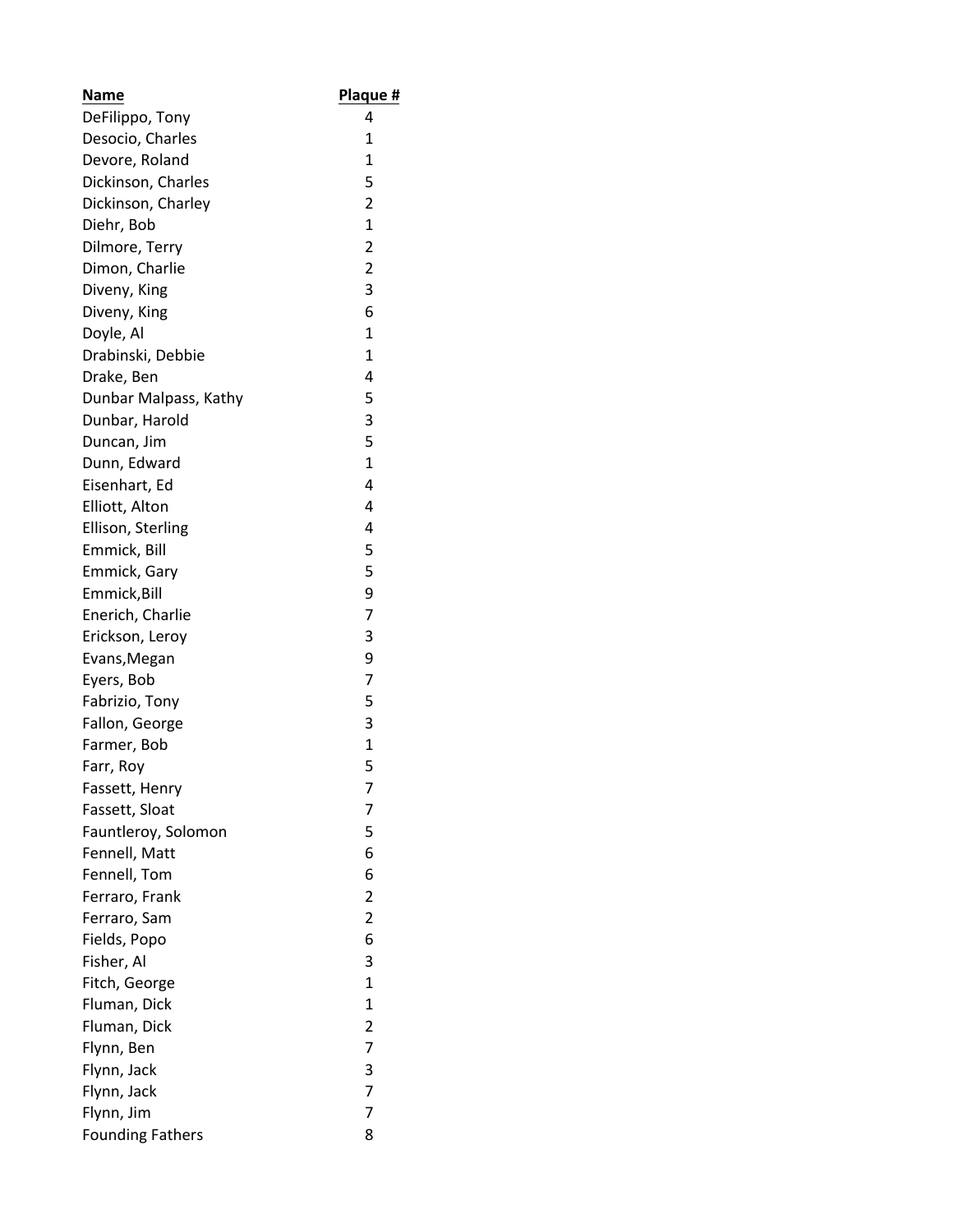| Name                 | Plaque #       |
|----------------------|----------------|
| Fowler, Blaine       | 5              |
| Frantel, Frank       | 4              |
| Fratarcangelo, Ray   | 6              |
| Fredericks, Al       | 6              |
| Freeland, Herb       | 5              |
| French, Jack         | $\overline{2}$ |
| French, Jack         | 6              |
| French, Otie         | $\overline{2}$ |
| Friend, John         | 5              |
| Frost, Al            | $\mathbf{1}$   |
| Frost, Al            | $\overline{2}$ |
| Fullmer, Lacey       | 4              |
| Furman, Harry        | 6              |
| Fusare, Nick         | $\overline{2}$ |
| Garczynski, Charley  | 3              |
| Gary, Guilian        | 9              |
| George, Roland       | $\overline{7}$ |
| Geppert, Al          | 8              |
| Giardina, Mike       | 8              |
| Gibson, Denise       | 8              |
| Gilbert, Bill        | $\mathbf{1}$   |
| Gilbert, George      | 5              |
| Gilliam, Dan         | $\mathbf{1}$   |
| Gilliam, Ron         | $\mathbf{1}$   |
| Gilliam, Ron         | 4              |
| Ginsburg, Levi       | 7              |
| Girmindl, Gary       | $\mathbf{1}$   |
| Gizzi, Joe           | $\mathbf{1}$   |
| Golos, Ben           | 1              |
| Goodwin Dibble, Sara | 8              |
| Goodwin, Dutch       | 3              |
| Goodwin, Earl        | 1              |
| Gould Jr, Alan       | 7              |
| Graham, Joe          | 4              |
| Graham, Joe          | 6              |
| Graner, Henry        | 6              |
| Greene, Don          | 2              |
| Greene, Don          | 3              |
| Greene, Don          | 6              |
| Greene, Henry        | $\overline{2}$ |
| Gregg, Alden         | 6              |
| Grinnell, Ken        | 9              |
| Gross, Carl          | 9              |
| Grossman, Jack       | 3              |
| Grosvenor, Bob       | 8              |
| Gryska, Rick         | 5              |
| Gryska, Stacey       | 9              |
| Gush, Carl           | 4              |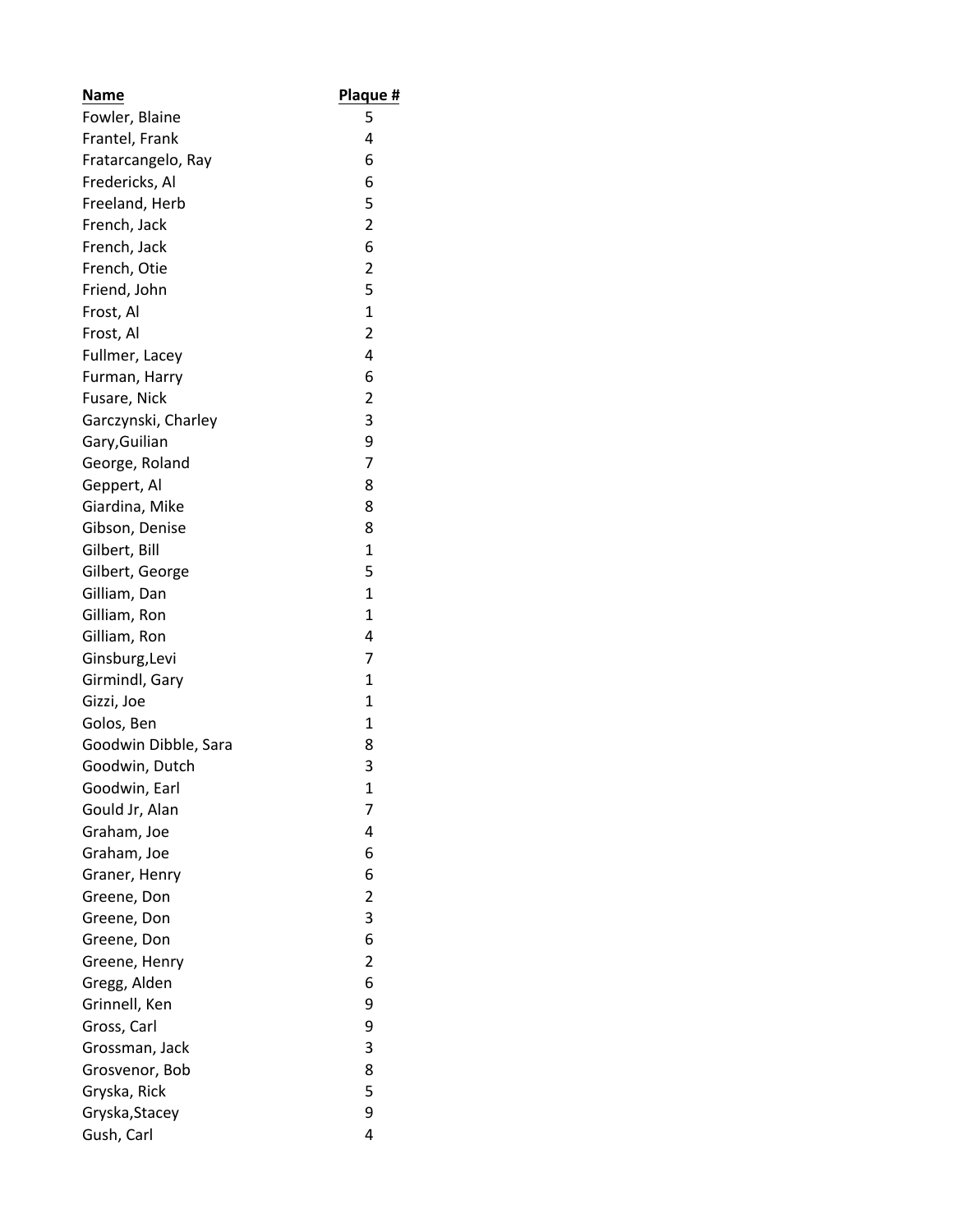| <b>Name</b>             | Plaque #       |
|-------------------------|----------------|
| Gush, Frank             | 5              |
| Gush, Frank             | 1              |
| Gush, Jim               | 9              |
| Gushue, Jack            | 4              |
| Habeck, Bill            | 6              |
| Haden Jr, Gerald        | 5              |
| Halaiko, Steve          | 4              |
| Hall, Bob               | 6              |
| Hall, Charley           | $\overline{2}$ |
| Hall, Charlie           | $\mathbf 1$    |
| Hall, Diane             | 5              |
| Hall, James             | $\overline{2}$ |
| Hall, Jay               | 5              |
| Hallenbeck, Russ        | 4              |
| Halpin, Jerry           | 4              |
| Hamilton, Jim           | 5              |
| Hamilton, Tom           | 5              |
| Hamm Jr., Ward          | $\mathbf{1}$   |
| Hanley, Leo             | 3              |
| Hanlon, Roger           | 3              |
| Hannahoe, Gerry         | 3              |
| Harrigan, Martin        | $\overline{7}$ |
| Harter, Kerry           | 9              |
| <b>Hartnett Bernard</b> | 7              |
| Hartnett, Jim           | 6              |
| Hawkes, Ed              | $\overline{2}$ |
| Hayburn, George         | $\overline{2}$ |
| Haynes, Ken             | 4              |
| Heffernan, Lefty        | 3              |
| Heher, John             | 4              |
| Heise, Clarence         | 3              |
| Held, Art               | 1              |
| Herold, Joseph          | 3              |
| Herrick, Bob            | 4              |
| Herrick, Don            | 4              |
| Hettich, Bob            | $\overline{2}$ |
| Hilfiger, Robert        | $\mathbf{1}$   |
| Hill, Bob               | 8              |
| Hillman, Augustus       | $\mathbf{1}$   |
| Hillman, Dr, Augustus   | 2              |
| Hirst, Art              | $\overline{7}$ |
| Hirst, Art              | 7              |
| Hobler, Dr Larry        | 6              |
| Hobler, Larry           | 4              |
| Hodge, Ted              | $\overline{7}$ |
| Hoffman Lowman, Kathy   | 7              |
| Hoffman, Art            | 6              |
| Hoffman, Dutch          | $\mathbf{1}$   |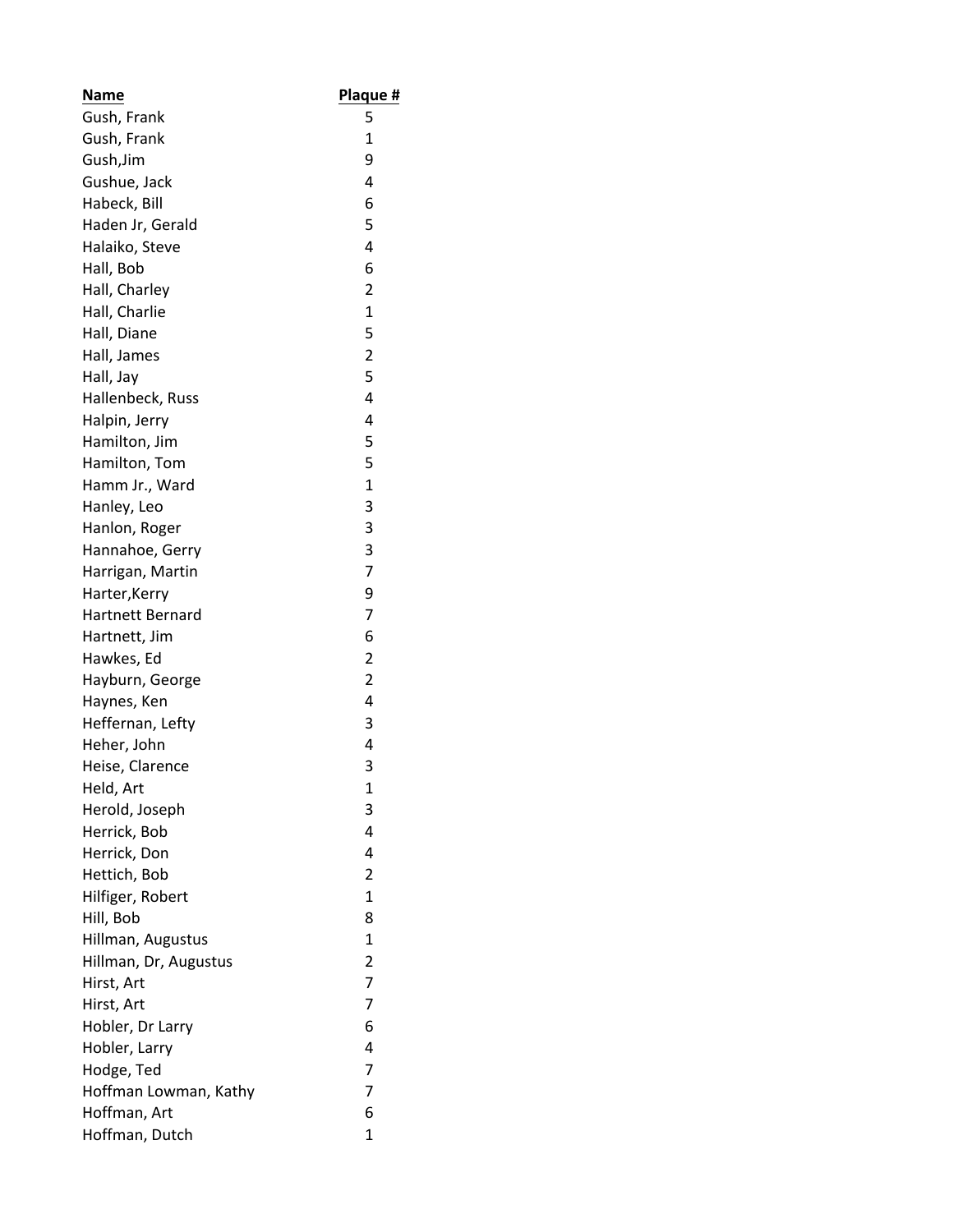| Name                | Plaque #                |
|---------------------|-------------------------|
| Hogan, Leo          | 7                       |
| Holchuk, Debbie     | 8                       |
| Hollenbeck, Marv    | $\overline{\mathbf{c}}$ |
| Hollenbeck, Marv    | 3                       |
| Hollenbeck, Marv    | 4                       |
| Holleran, Dutch     | 6                       |
| Holleran-Cook, Lori | 9                       |
| Holmes, Leroy       | 4                       |
| Holmes, Mike        | 4                       |
| Holmes, Mike        | 6                       |
| Holmes, Tommy       | 3                       |
| Homberg, Arvid      | 4                       |
| Hover, Roger        | 9                       |
| Howard, Israel      | $\mathbf{1}$            |
| Huddle, Molly       | 9                       |
| Huffner, Carl       | 6                       |
| Hughes, Ed          | 7                       |
| Hughey, Chris       | 4                       |
| Hughey, Chris       | 5                       |
| Hughey, Leo         | 4                       |
| Hulbert, Mike       | 5                       |
| Hulser, Bud         | 5                       |
| Hulser, Buddy       | 9                       |
| Hunter, Jimmy       | 7                       |
| Hurd, Tom           | $\mathbf{1}$            |
| Hurd, Tom           | 5                       |
| Hurley, Dan         | 8                       |
| Hurley, Ursula      | 9                       |
| Hurst, Harold       | 4                       |
| Hvisdos, John       | 3                       |
| Impeciato, Vic      | 7                       |
| Jennings, Chuck     | 4                       |
| Jewel, John         | 5                       |
| Johnson, Darrell    | 3                       |
| Johnson, Ottie      | 3                       |
| Johnston, Francis   | $\overline{2}$          |
| Johnston, Michael   | 6                       |
| Johnston, Mike      | 5                       |
| Jones, Merrick      | 8                       |
| Jurisk, Gene        | 4                       |
| Kain, Martin        | 6                       |
| Keagle, Greg        | 9                       |
| Keane, John         | 3                       |
| Keenan, Jim         | 8                       |
| Keetch, Jim         | 9                       |
| Kelly, Harry        | 6                       |
| Kelsey, Rick        | 5                       |
| Kennedy, Jack       | $\overline{2}$          |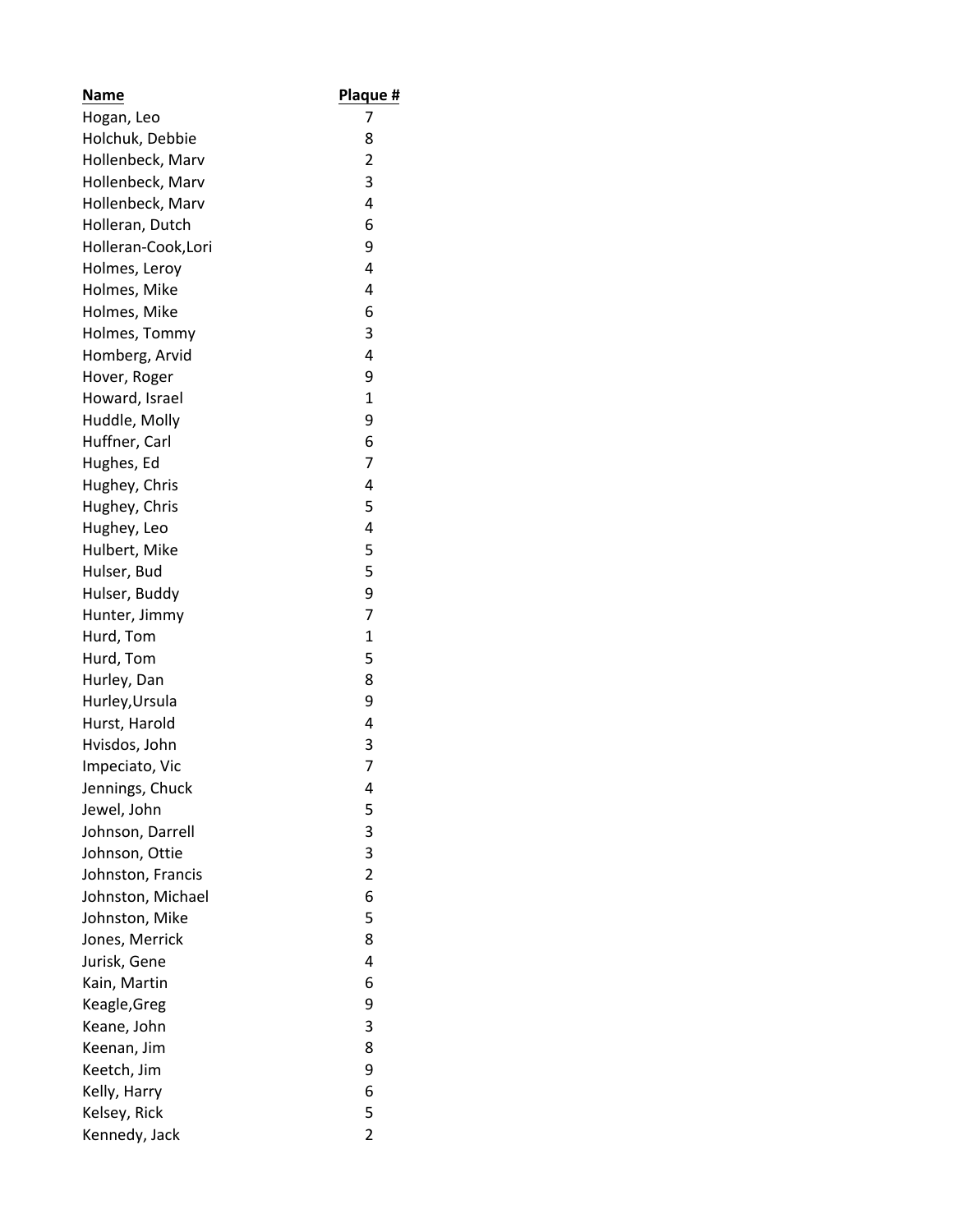| <b>Name</b>          | Plaque #       |
|----------------------|----------------|
| Kerwan, Art          | 2              |
| Kieffer, Arthur      | 5              |
| Kieffer, Arthur      | 7              |
| Kimball, Jack        | 3              |
| Kinney, Steve        | 5              |
| Klobuchowski, Chubby | 3              |
| Knott, Bill          | 1              |
| Kobesky, Ed          | 3              |
| Kowalski, Christina  | 8              |
| Kowalski, Ed         | 1              |
| Kowalski, Ed         | 4              |
| Kozemko, Gene        | 5              |
| Krausse, Lew         | 3              |
| Krystof, Frank       | 5              |
| Kunes, Blaine        | 3              |
| Kuryla, John         | $\overline{2}$ |
| Kuryla, John         | 5              |
| Kutchukian, Sam      | $\mathbf{1}$   |
| Lagonegro, Bill      | 6              |
| Lalor, Sharon        | 5              |
| L'Amoreaux, Ray      | 2              |
| Lamoureaux, Saundi   | 8              |
| Lande, Bill          | 7              |
| Langdon, Jervis      | 6              |
| Lantz, Bob           | 5              |
| Larson, Carl         | 3              |
| Lavelle, Larry       | 8              |
| Lawrence, Fred       | 5              |
| Learch, Lew          | 7              |
| Leonard, Dr Robert   | 7              |
| Levkanick, Philip    | 5              |
| Lewis, Bill          | 2              |
| Lewis, Bill          | 6              |
| Lewis, Sheldon       | 6              |
| Lian, George         | 5              |
| Liberatore, Nick     | $\overline{2}$ |
| Limoncelli, Bill     | 5              |
| Limoncelli, Frank    | $\overline{7}$ |
| Limoncelli, Jeff     | 8              |
| Limoncelli, Johnny   | 5              |
| Limoncelli, Ron      | $\mathbf{1}$   |
| Limoncelli, Ron      | 5              |
| Little, Fran         | $\overline{7}$ |
|                      | 7              |
| Lloyd, William       | $\mathbf{1}$   |
| Long, Jr., Adolph    |                |
| Long, Junior         | 4              |
| Losinger, Bob        | 1              |
| Losinger, Bob        | $\overline{2}$ |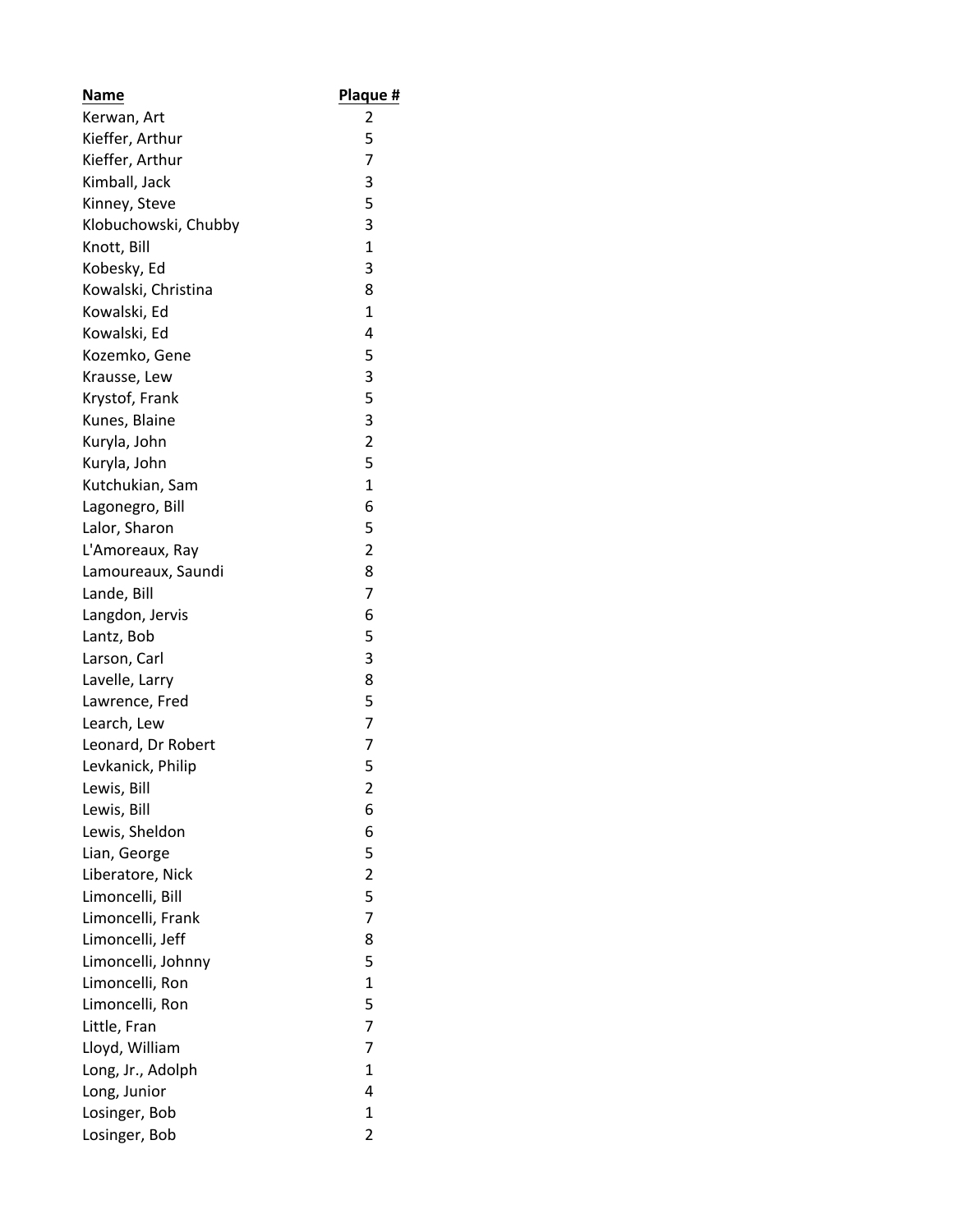| <b>Name</b>          | <u>Plaque #</u> |
|----------------------|-----------------|
| Losinger, Glen       | 2               |
| Losinger, Willard    | 1               |
| Losinger, Willard    | $\overline{2}$  |
| Losinger, Willard    | 8               |
| Losito, Tony         | 7               |
| Lowman, Jack         | 5               |
| Lutz, Barney         | 3               |
| Lynch, Jim           | 5               |
| Lyon, Dick           | 6               |
| MacBlaine, Bob       | 5               |
| Madden, John         | $\overline{7}$  |
| Madura, Frank        | 3               |
| Maglie, Sal          | 3               |
| Maguire, Kathy       | 5               |
| Majors, Tom          | 8               |
| Makocitch, Victor    | 6               |
| Makovich, Leo        | 1               |
| Makovitch, Leo       | 4               |
| Makowiec, Paul       | 1               |
| Malandra, Armand     | 6               |
| Malandra, Mario      | 6               |
| Malanosky, Chet      | 3               |
| Mallete, Brandon     | 9               |
| Mallette, Al         | 2               |
| Mallette, Al         | $\overline{7}$  |
| Mallette, Al         | 8               |
| Mallette, Chris      | 8               |
| Mallette, Glen       | 7               |
| Mallette, Mickey     | 9               |
| Malmberg, Harry      | 3               |
| Malone, Jack         | 5               |
| Malone, Mike         | 8               |
| Manning, Ray         | 6               |
| Manwaring, Kirt      | 8               |
| Maranville, Walter   | 3               |
| Margeit, Hank        | $\overline{2}$  |
| Marks, Irving        | $\mathbf{1}$    |
| Marshall, Harry      | 6               |
| Martin, Marialyce    | 1               |
| Matthews Nixon, Jean | 7               |
| May, Helen           | $\overline{7}$  |
| May, Robert          | $\mathbf{1}$    |
| McCarthy, Justin     | 4               |
| McCarthy, Jut        | 6               |
| McConnell, Dottoe    | 7               |
| McConnell, Mickey    | 6               |
| McDowell, John       | 7               |
| McGee O'Dea, Mary    | 7               |
|                      |                 |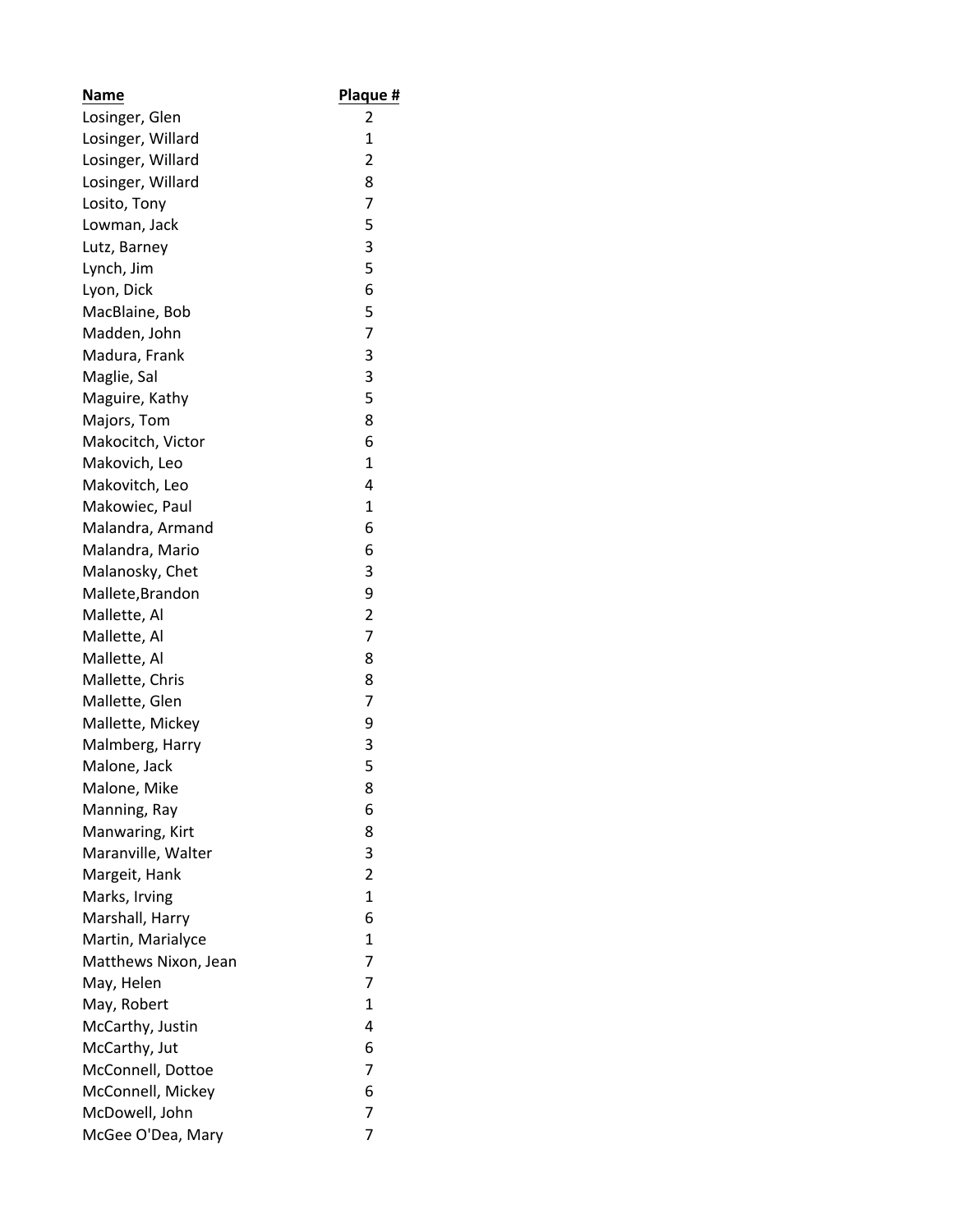| Name                     | Plaque #       |
|--------------------------|----------------|
| McGee, Christy           | 9              |
| McKinnon, James          | 7              |
| McLaughlin, Henry        | 7              |
| McMail, Bobbi            | 9              |
| McNally, Dave            | 3              |
| McNamara, Art            | 3              |
| McNamara, Art            | 4              |
| McNamara, Art            | 6              |
| McNamara, Howard         | 6              |
| Meachum, Bill            | 9              |
| Meade, George            | 2              |
| Mecum, Hugh              | 7              |
| Mekos, Joe               | 4              |
| Mele, Nick               | 8              |
| Menechella, Rockey       | 2              |
| Messing, Dave            | $\mathbf{1}$   |
| Meusel, Irish            | 3              |
| Michaels, Bob            | 8              |
| Michaels, Ed             | 6              |
| Michalke, Tony           | $\overline{2}$ |
| Michalko, Paul           | $\mathbf{1}$   |
| Micnich, Steve           | 9              |
| Middaugh, Denny          | 9              |
| Middaugh, Mike           | 5              |
| Miller, Harold           | 4              |
| Mills, Charley           | 7              |
| Minch, Charles           | 5              |
| Minutello, Paul          | $\overline{2}$ |
| Mize, John               | 3              |
| Mockler, Frank           | $\mathbf{1}$   |
| Molnar, Joe              | 5              |
| Moore, Al                | 3              |
| Moore, Bob               | 5              |
| Moore, Jack              | 4              |
| Moore, Ralph             | $\mathbf{1}$   |
| Mordue, Norman           | 1              |
| Morrell, William         | $\overline{1}$ |
| Morrisey Cavanaugh, Anne | $\overline{7}$ |
| Morrison, George         | 1              |
| Morrow, Pete             | 4              |
| Morrow, Peter            | 6              |
| Moylan, Jim              | 6              |
| Murphy, Bill             | $\overline{2}$ |
| Murphy, Bill             | 6              |
| Murphy, Joe              | 5              |
| Murray, Dr Ralph         | 7              |
| Murray, John             | 3              |
| Mustakis, Alex           | 3              |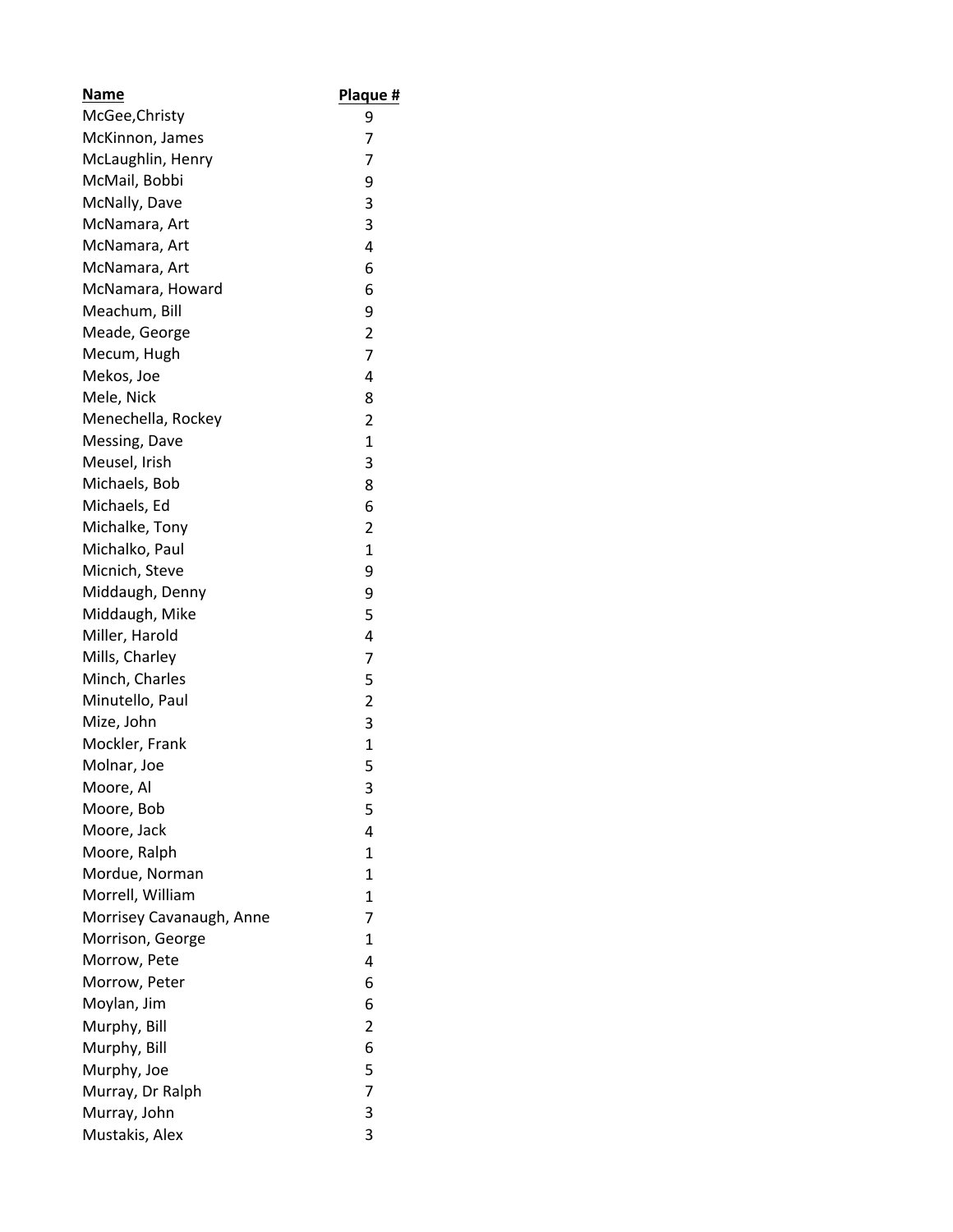| Name                   | Plaque #       |
|------------------------|----------------|
| Nelson, James          | 7              |
| Nelson, Jim            | 2              |
| Nelson, Jim            | 8              |
| New, Steve             | 7              |
| Nimitz, Lorraine       | 5              |
| Nixon, Doug            | 7              |
| Northrop, Al           | $\overline{7}$ |
| Northrop, Arnold       | 6              |
| Norton, Bruce          | 8              |
| Obuhanich, Nick        | $\overline{2}$ |
| Obuhanich, Nick        | 4              |
| Obuhanich, Nick        | 6              |
| O'Connor, Betty        | 7              |
| O'Donnell, Harry       | 7              |
| Ogrodowski, Brusie     | 3              |
| Ogrodowski, Brusie     | 6              |
| Ogrodowski, Joe        | 3              |
| Ohstrom, Rog           | 4              |
| O'Leary, Joe O'Neill,  | 8              |
| Donald O'Neill, Harry  | 6              |
| O'Neill, Mike O'Neill, | 6              |
| Steve Owens, Larry     | 3              |
| Page, Daryl            | 3              |
| Palladino, Joe         | $\mathbf{1}$   |
| Palmeiri, Henry        | 8              |
| Paltrowitz, Harold     | 1              |
| Paltrowitz, Harold     | 2              |
| Paltrowitz, Leona      | 2              |
| Paltrowitz, Lou        | $\overline{7}$ |
| Paltrowitz, Lou        | 7              |
| Paltrowitz, Lou        | 1              |
| Paltrowitz, Lou        | 2              |
| Paltrowitz, Lou        | 4              |
| Paltrowitz, Milt       | 7              |
| Paltrowitz, Milt       | 8              |
| Paltrowitz, Milt       | $\overline{2}$ |
| Paltrowitz, Ralph      | 3              |
| Parker, Abe Parker,    | $\overline{7}$ |
| Izzy Parker-           | 7              |
| Tremaine, Jen Parris,  | 6              |
| Clyde Parsons, Art     | 6              |
| Paynick, Paul          | 9              |
| Peckally, Tony         | 3              |
| Peterson, Ray          | 6              |
| Philips, Tina          | 3              |
|                        | 7              |
|                        | 4              |
|                        | 9              |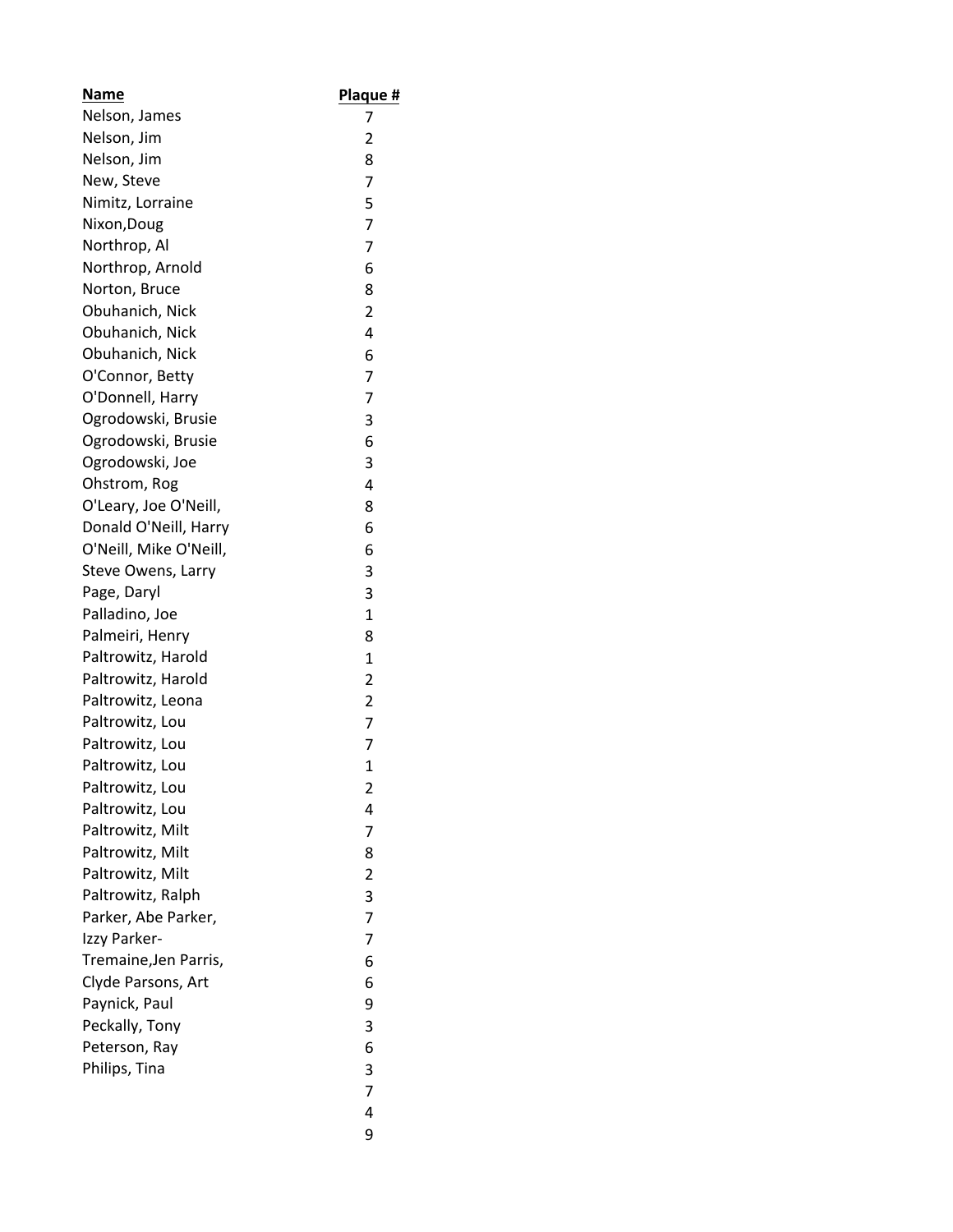| <b>Name</b>        | Plaque #       |
|--------------------|----------------|
| Phillips, Mike     | 5              |
| Pickering, Steve   | $\mathbf 1$    |
| Pickering, Steve   | $\overline{2}$ |
| Pinelli, Ted       | $\overline{2}$ |
| Pirozollo, Fran    | 9              |
| Pirozzolo, Lou     | 6              |
| Pitler, Jake       | 3              |
| Place, Dean        | $\mathbf{1}$   |
| Place, Dean        | $\overline{c}$ |
| Platko, Pual       | 5              |
| Pope, Bill         | 7              |
| Potter, Betsy ND   | 9              |
| Potter, Betsy      | 9              |
| Pottinger, George  | 4              |
| Prettyman, Charles | 6              |
| Pritchard, Ted     | 3              |
| Prokopec, Charlie  | $\overline{2}$ |
| Punzo, Joe         | 1              |
| Punzo, Joe         | $\overline{c}$ |
| Punzo, Joe         | 5              |
| Punzo, Joe         | 5              |
| Quatrano, Allie    | 7              |
| Quatrano, Allie    | 8              |
| Radzavicz, Jack    | 1              |
| Ramich, Carmen     | 6              |
| Ramich, Jim        | 5              |
| Ramich, Joel       | 6              |
| Reagan, Jerry      | 6              |
| Reddon, Charlie    | 6              |
| Reed, Jim          | 9              |
| Reese, Jeff        | 9              |
| Registro, Al       | 9              |
| Reid, Tom          | 4              |
| Reimsnyder, Lester | $\mathbf{1}$   |
| Reiser, Pete       | 3              |
| Rhodes, Hollie     | 9              |
| Rice, Eric         | 9              |
| Rich, Nick         | $\overline{2}$ |
| Richards, William  | 4              |
| Richardson, Dan    | 3              |
| Richardson, Tom    | 6              |
| Richmond, Cecil    | 7              |
| Richmond, Don      | 3              |
| Ridall, Dr Earle   | 6              |
| Riggs, Henderson   | $\overline{7}$ |
| Riley, Ed          | $\overline{c}$ |
| Riley, Joe         | $\overline{c}$ |
| Riley, Joe         | 6              |
|                    |                |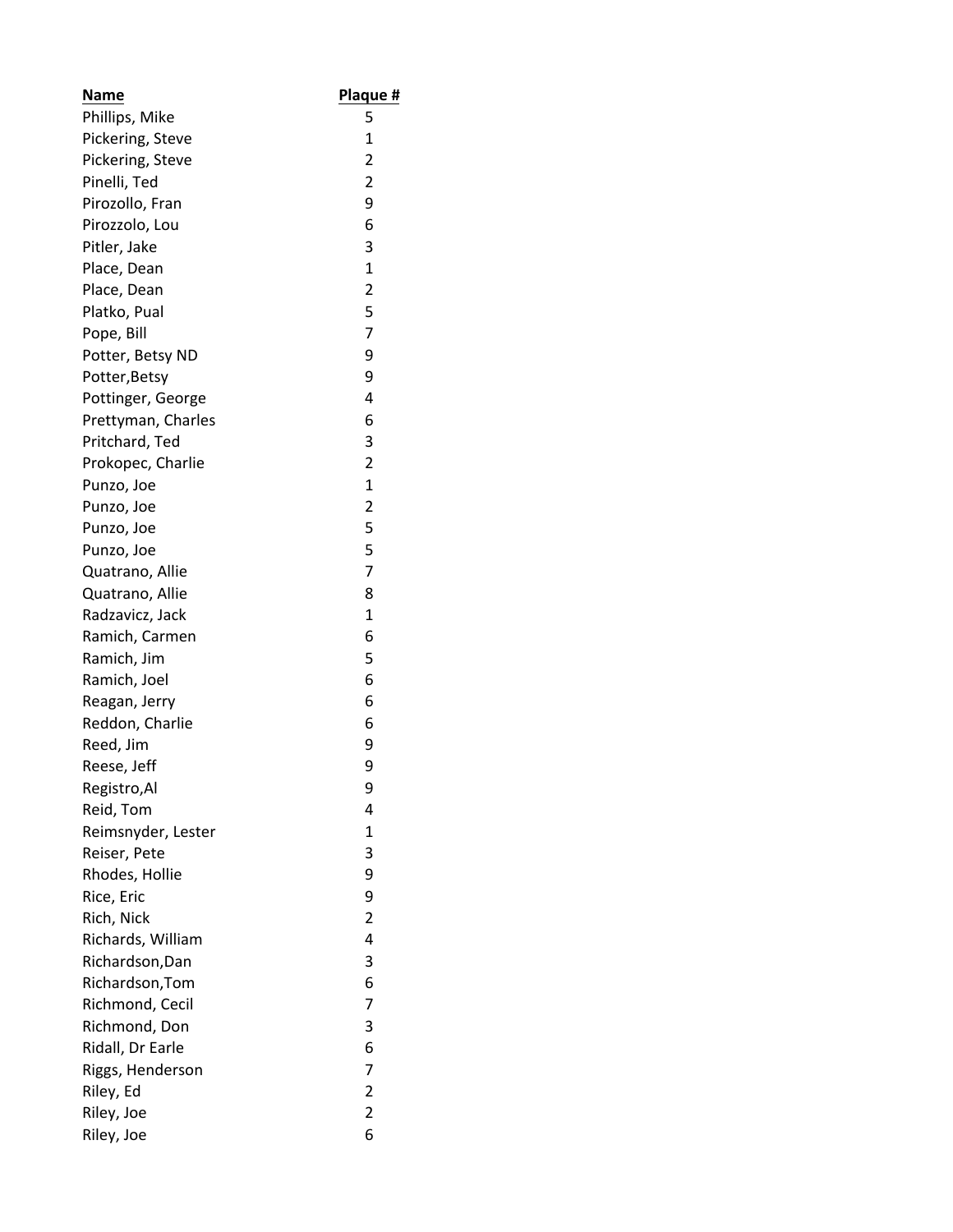| Name             | Plaque #                |
|------------------|-------------------------|
| Riley, Joseph    | 7                       |
| Riopka, Tony     | 5                       |
| Riordan, Matt    | 8                       |
| Rizzo, Johnny    | 3                       |
| Roberts, Frank   | $\overline{7}$          |
| Roberts, George  | $\overline{7}$          |
| Roberts, Harry   | 3                       |
| Roberts, Harry   | 6                       |
| Roberts, Richard | 4                       |
| Robinson, Bob    | 4                       |
| Robinson, Ed     | 3                       |
| Robinson, Frank  | 1                       |
| Robinson, Frank  | 3                       |
| Robinson, Joel   | $\overline{1}$          |
| Robinson, Joel   | 4                       |
| Robonson, Yock   | $\overline{7}$          |
| Rodzai, Stan     | 7                       |
| Roe, Jay         | 1                       |
| Roe, Jay         | 6                       |
| Roebuck, Ed      | 3                       |
| Rogers, Stanley  | 3                       |
| Rohver, Henry    | 6                       |
| Ropelewski, Leo  | $\overline{2}$          |
| Ropelewski, Leo  | 3                       |
| Ropelewski, Leon | $\overline{2}$          |
| Ropelewski, Leon | 3                       |
| Ropelewski, Leon | 4                       |
| Ropelewski, Leon | 6                       |
| Rose, Joe        | $\overline{2}$          |
| Rosenheck, Manny | $\overline{2}$          |
| Rothwell, Ed     | 3                       |
| Rouse, Marvin    | $\overline{\mathbf{c}}$ |
| Rubin, Harry     | 7                       |
| Rumsey, Bob      | $\mathbf{1}$            |
| Rumsey, Bob      | $\overline{2}$          |
| Rundell, Philip  | 4                       |
| Runyan, Jim      | 8                       |
| Russell, Tom     | 9                       |
| Ryan, Bob        | $\overline{2}$          |
| Ryan, Katie      | 8                       |
| Rybak, Mike      | 7                       |
| Sabran, Bill     | 8                       |
| Saler, Larry     | 6                       |
| Sanford, Brad    | 9                       |
| Savino, Debbie   | 5                       |
| Sayles, Frances  | 6                       |
| Scheid, Frank    | 6                       |
| Schiefan, Carl   | 9                       |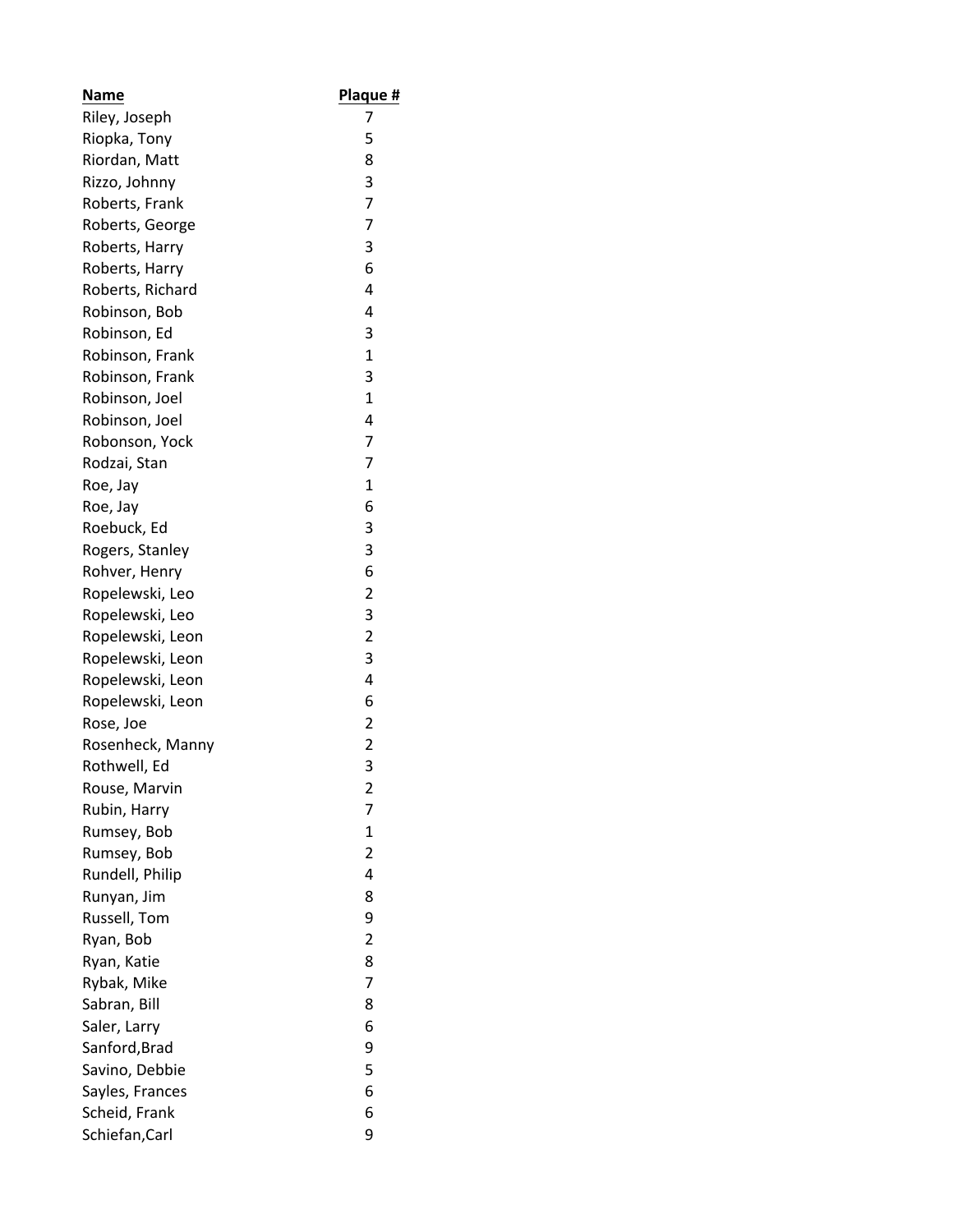| Name                  | <u>Plaque #</u> |
|-----------------------|-----------------|
| Schoonover, Dave      | 7               |
| Schwab, Andy          | 8               |
| Schwalb, Harold       | 7               |
| Sciorra, Armando      | 4               |
| Scott, Sue            | 5               |
| Sebring, Edgar        | 4               |
| Sechrist, Ronald      | 8               |
| Sekella, John         | $\mathbf{1}$    |
| Sekella, John         | $\overline{2}$  |
| Semski, Don           | $\overline{c}$  |
| Semski, Ed            | 2               |
| Semski, Ed            | 6               |
| Senko, Dick           | 5               |
| Senko, Dick           | $\mathbf{1}$    |
| Senko, Emily          | 9               |
| Shaddock, Bob         | 4               |
| Shappee, Bob          | 5               |
| Shayne, Leslie        | 6               |
| Sheehan, Brian        | 9               |
| Shepard, Harry        | $\overline{7}$  |
| Shepard, Nap          | 4               |
| Sherman, Loring       | 4               |
| Shermand, David       | 4               |
| Sherwood, Glenn       | 7               |
| Siether, Fred         | 8               |
| Silata, Jen           | 9               |
| Sindelar Sr., Joe     | 1               |
| Sindelar, Joey        | $\mathbf{1}$    |
| Skelley, Carlos       | 6               |
| Skidmore, Thomas      | 5               |
| Smith, Dewitt         | 4               |
| Smith, Don            | 3               |
| Smith, John           | 3               |
| Smith, Jr, Dr. Arthur | $\overline{2}$  |
| Smith, Orlando        | 9               |
| Smith, Rob            | $\mathbf{1}$    |
| Smith, Scott          | $\overline{2}$  |
| Smith, Ted            | 6               |
| Snowden, James        | 4               |
| Snowden, James        | 7               |
| Snowden, Jim          | 8               |
| Sobkowski, Ed         | 6               |
| Socash, Frank         | 7               |
| Solomon, Leon         | $\overline{2}$  |
| Spaulding, Clarence   | 4               |
| Spaziani, Kelly       | 8               |
| Spotts, Chucky        | 9               |
| Staller, George       | 3               |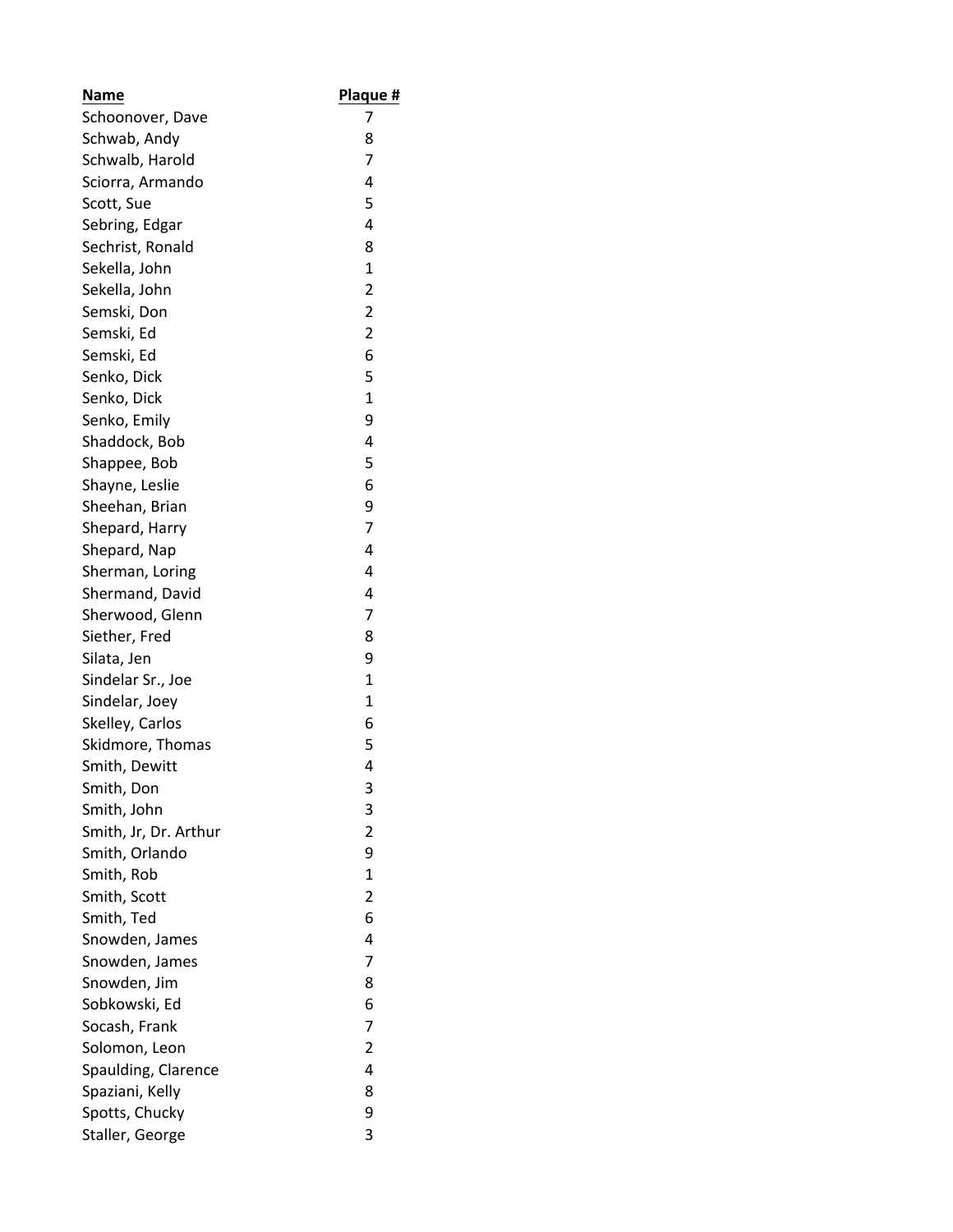| Name                    | Plaque #       |
|-------------------------|----------------|
| Stamp, Dr, Marsen       | 2              |
| Starrette, Herm         | 3              |
| Stephens, Bea           | 7              |
| Stephens, Joel          | 8              |
| Stephens, Mark          | 4              |
| Stermer, Earl           | 5              |
| Stone, Bill             | 1              |
| Stone, Bill             | 4              |
| Strait, Lee             | 3              |
| Stuart, Dick            | 5              |
| Stuart, Dick            | 5              |
| Sukeforth, Clyde        | 3              |
| Sullivan, John          | 6              |
| Sullivan, John          | 7              |
| Sullivan, Margaret      | 7              |
| Swan, Betsy             | 9              |
| Swan, George            | 5              |
| Swan, Rich              | $\mathbf{1}$   |
| Swartwood, Jim          | 4              |
| Swartwood, Jim          | 7              |
| Sweeney, Eddie          | 5              |
| Sweet, Steve            | $\overline{2}$ |
| Sykes, Art              | 4              |
| Sykes, Art              | 7              |
| Sykes, Ferris           | 6              |
| Szeigler, Joe           | $\overline{2}$ |
| Taggi, Julius           | 6              |
| Templeton, Bucky        | $\overline{2}$ |
| Templeton, Pat          | 1              |
| Terwilliger, Jack       | 8              |
| Teta, Nick              | $\mathbf{1}$   |
| Thompson, Tommy         | 3              |
| Tice Sweet, Connie      | 8              |
| Tice, Bernard           | 2              |
| Todd, Al                | 3              |
| Toffolo, Shawn          | 8              |
| Tokar, Frances          | 5              |
| Treau, Harold           | 6              |
| Tremaine, Marjorie      | 5              |
| Tremblay Webb, Jessica  | 9              |
| Trexler, Josh           | 9              |
| Trifoso, Pete           | $\overline{2}$ |
| Troccia, Frank          | 7              |
| Troccia, Harold         | 1              |
| Tromblay Wolf, Margaret | 8              |
|                         | 6              |
| Tryon, Bill             | 7              |
| Tryon, Bill             |                |
| Tryon, Howard           | 7              |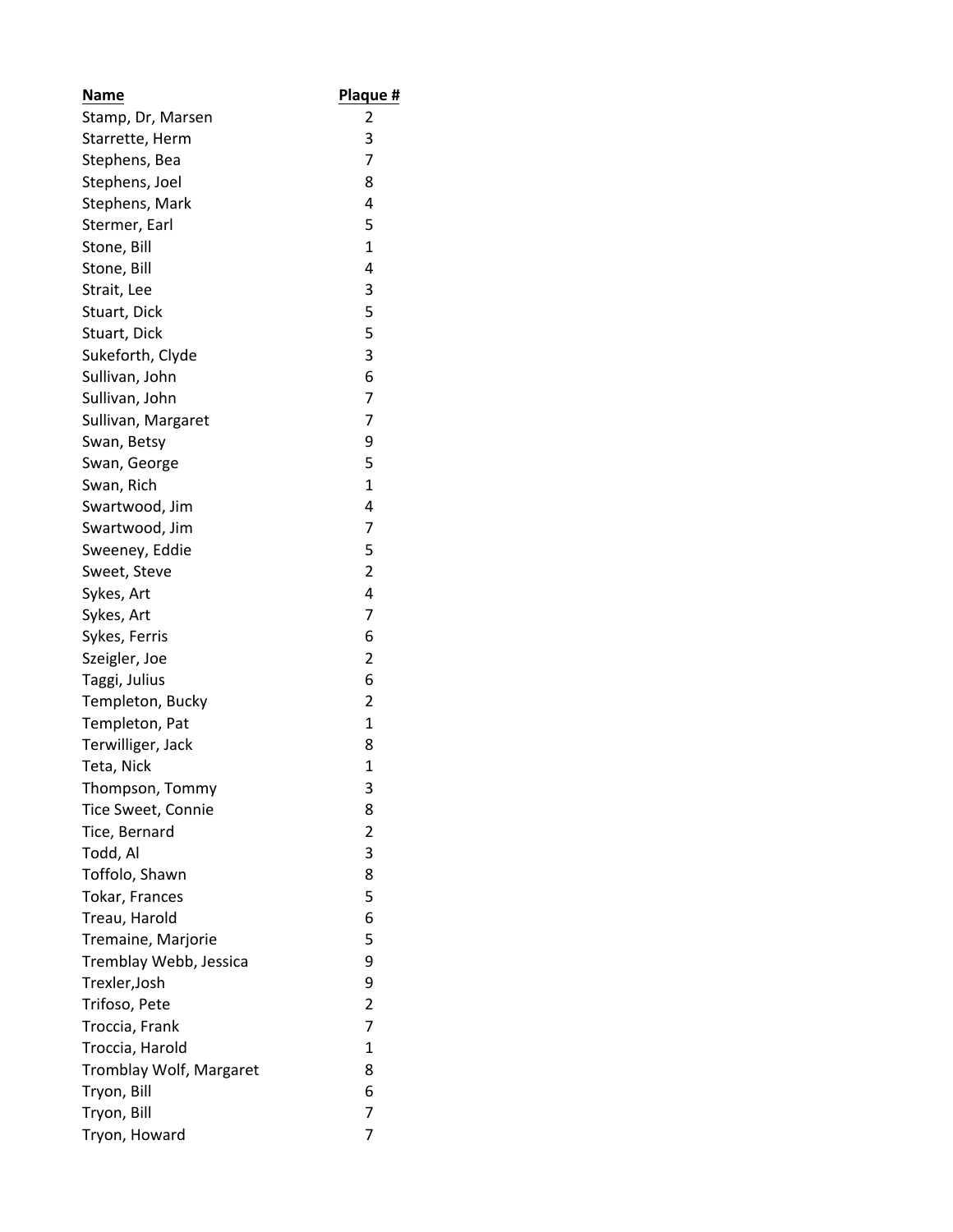| <b>Name</b>           | Plaque #       |
|-----------------------|----------------|
| Tyra, Pete            | 5              |
| Updike, Richard       | 5              |
| Valicenti, Margaret   | 5              |
| Vanduser, Jan         | 1              |
| Vanduser, Jan         | 4              |
| Vantassel, Bill       | 1              |
| Vantassen, Bill       | 4              |
| Vent, Lee             | 4              |
| Versalles, Zollo      | 3              |
| Vetter, George        | 6              |
| Vickers, Guy          | 5              |
| Vockroth, Dick        | 2              |
| Waight, Daisy         | 7              |
| Waite, Harold         | 9              |
| Wakely, Robert        | 6              |
| Walker, Don           | 3              |
| Walsh, James          | 7              |
| Walsh, Jim            | 3              |
| Ward, Blaine          | 9              |
| Ward, Ray             | $\overline{2}$ |
| Watkins, Walt         | 4              |
| Watson, Charles       | 6              |
| Weaver, Earl          | 3              |
| Weaver, Mickey        | $\mathbf{1}$   |
| Weaver, Tom           | 2              |
| Weaver, Tony          | 6              |
| Weirmiller, Scott     | 1              |
| Wellington, Art       | 7              |
| Wellington, Art       | 8              |
| Werber, Fritz         | 3              |
| Wert, Tom             | 9              |
| Wescott, Bill         | 6              |
| Wesneski, Ray         | $\overline{2}$ |
| Wesneski, Ray         | 3              |
| Westervelt, Arnie     | 4              |
| Westervelt, Arnie     | 5              |
| Wheet, Dick           | 4              |
| Wheet, Dick           | 1              |
|                       | 7              |
| White Sawyer, Dorothy |                |
| Whitney, Jeanne       | 7              |
| Wida, Randy           | $\mathbf{1}$   |
| Widman, Ed            | 7              |
| Widman, Jack          | $\mathbf{1}$   |
| Widman, Mary Ann      | 1              |
| Wigsten, John         | 4              |
| Wilbert, Everett      | $\mathbf{1}$   |
| Wilcox, Harold        | 3              |
| Wilcox, Larry         | 5              |